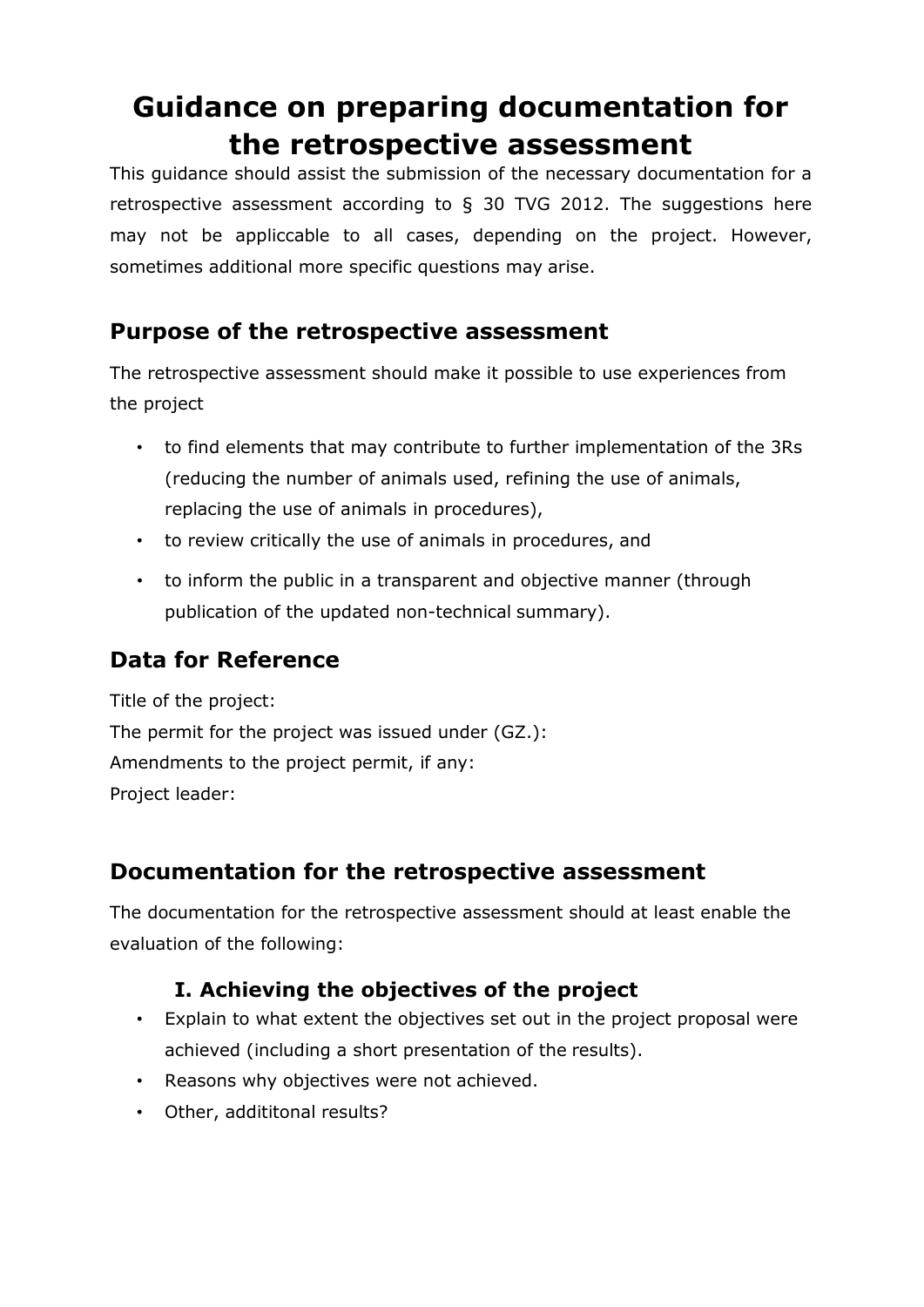- Which benefits have resulted from the project up to now, is any further benefit to be expected?
- Are the results to be published (e.g. in peer reviewed journals, presented at conferences, used in education)?

#### **II. Harm to the animals**

- Information about the harm to the animals. How many animals were used, which species, data about the actual severity experienced by the animals.
- Comparison with the (expected) information stated in the project proposal (animals foreseen, expected severity). Explain any deviations.

#### **III. "3R"**

- Are the models used still the most suitable models?
- Was the number of animals adequate for **statistical analysis**?
- Could the **design of the project** be further optimized in the future to reduce the number of animals or the number of severely harmed animals (e.g. by modular design of the project – using "milestones", reduction of group sizes through interim statistical analysis)?
- Could the use of animals be further reduced by other approaches?
- Was the foreseen **anesthesia/analgesia** adequate? Could the methods for anesthesia/analgesia be further improved to reduce pain and suffering for the animals? Which observations were made?
- Which **humane endpoints** were reached? Which observations were made?
- Could the humane endpoints be improved to reduce the harm to the animals?
- Were there improvements in the monitoring of the animals during procedures?
- Were the protocols for scoring/evaluation adequate?
- Could **killing methods** be improved? Any observations?
- Developments which could make the use of animals fully or partially unnecessary (e.g. new in-vitro- or in-silico-methods)?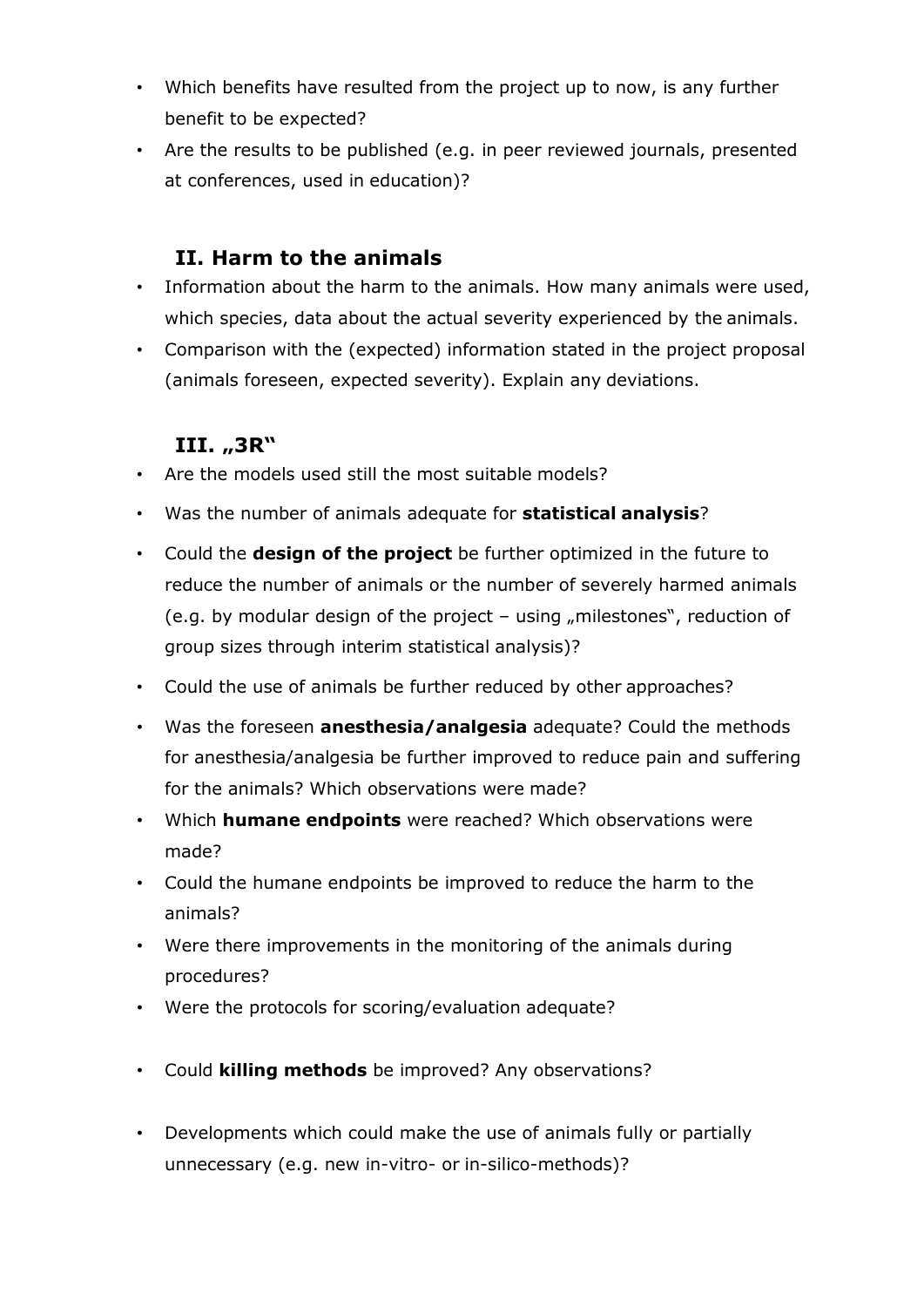- Measures taken during the project to reduce the harm to the animals
- Describe possible measures that may contribute to further implementation of the 3Rs.
- How could harm to **animals in procedures** be reduced in **the future**?
- How could strategies be further improved (e.g. route of administration/sampling; surgery)?
- How could monitoring be improved to ensure that sick or injured animals are identified and appropriate measures are taken?
- Describe how conditions for **housing, accomodation and care** could be improved. Further stay of animals after the end of the procedures (e.g. rehoming, suitable husbandry system), if applicable.
- Were there any **recommendations from the animals welfare body** to the project?

### **IV. Update of the non-technical project summary**

(based on the information given in the non-technical project summary in the project approval – easily comprehensible, intended for the general public)

- Explain to what extent the objectives set out in the project proposal were achieved.
- Information about the harm to the animals, including number, species and the actual severity experienced by the animals.
- Describe all measures that contributed or may contribute to further implementation of the 3Rs.

**The result** of the retrospective assessment will be communicated to the user and to the project leader. With the completion of the retrospective assessment the obligation according to § 31 Abs. 3 TVG 2012 to keep the documentation ends.